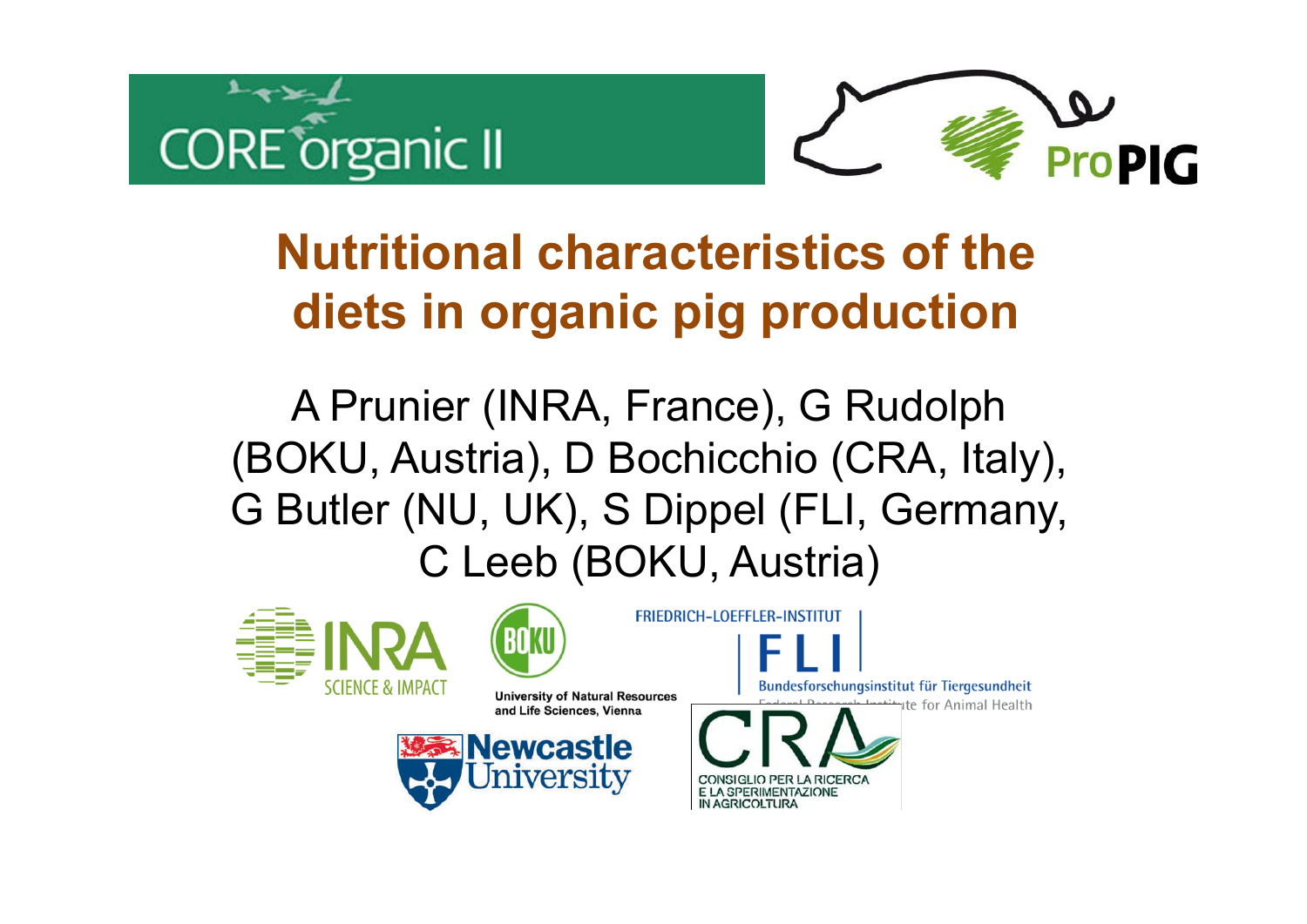# **Background**

#### **Performance of pig production**

is relatively low in organic compared to conventional systems (INRA report)

Growth rate (Sundrum et al 2000, Hansen et al 2006)

□ Feed conversion (Maupertuis et al 2007, 2010)

**Littersize at weaning (review: Prunier et al 2013)** 

#### **Negative impact on**:

**□ Economic return Q** Environmental balance



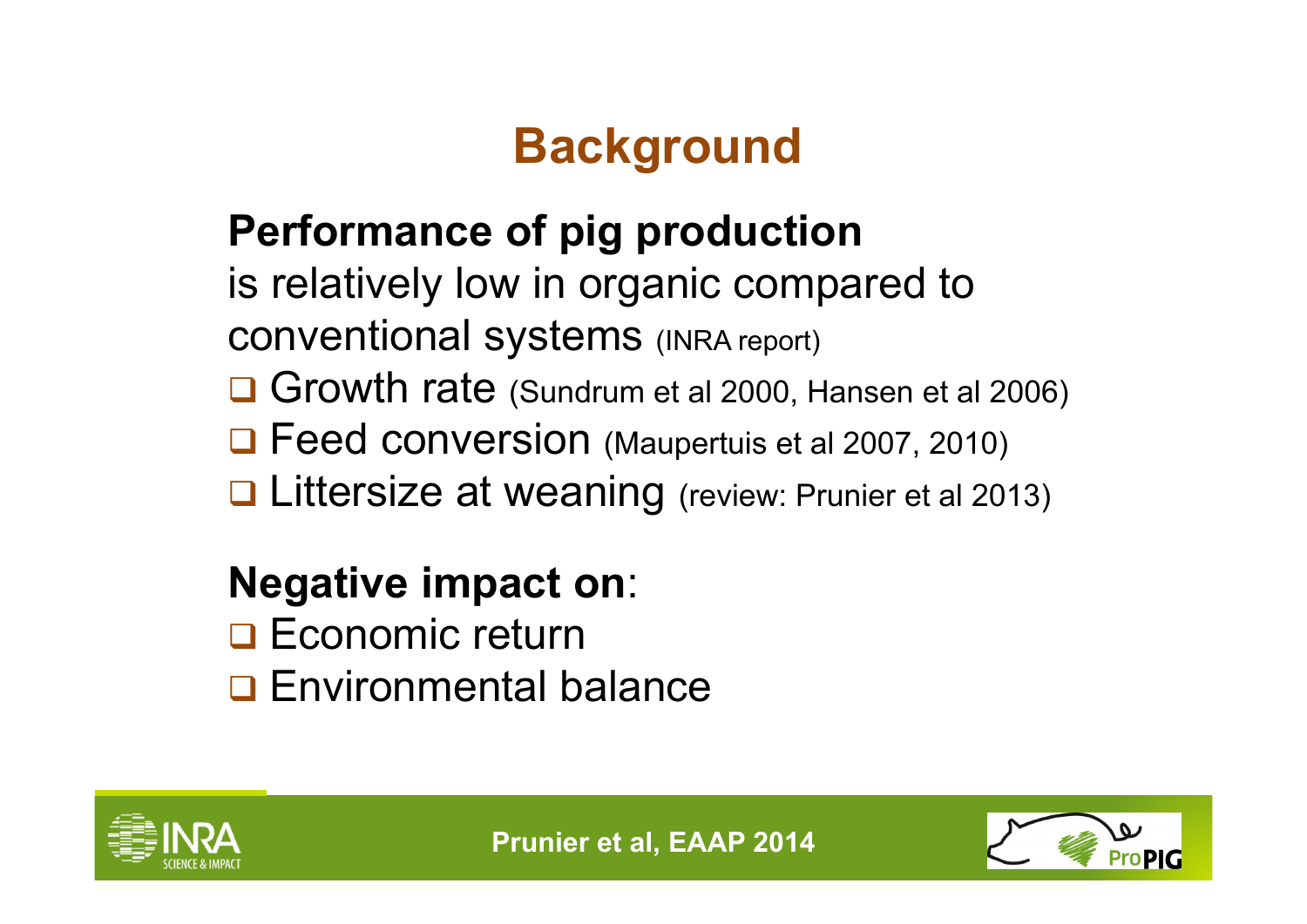# **Background**

#### **Low performance due to**:

#### **Q** Nutritional imbalance especially for essential amino acids (Sundrum et al 2000)

**...**

## **Aims**

- $\Box$  Improve knowledge of the feeding strategies on commercial organic pig farms across Europe, especially the diets composition
- $\Box$  Improve the situation in organic farms when not satisfactory



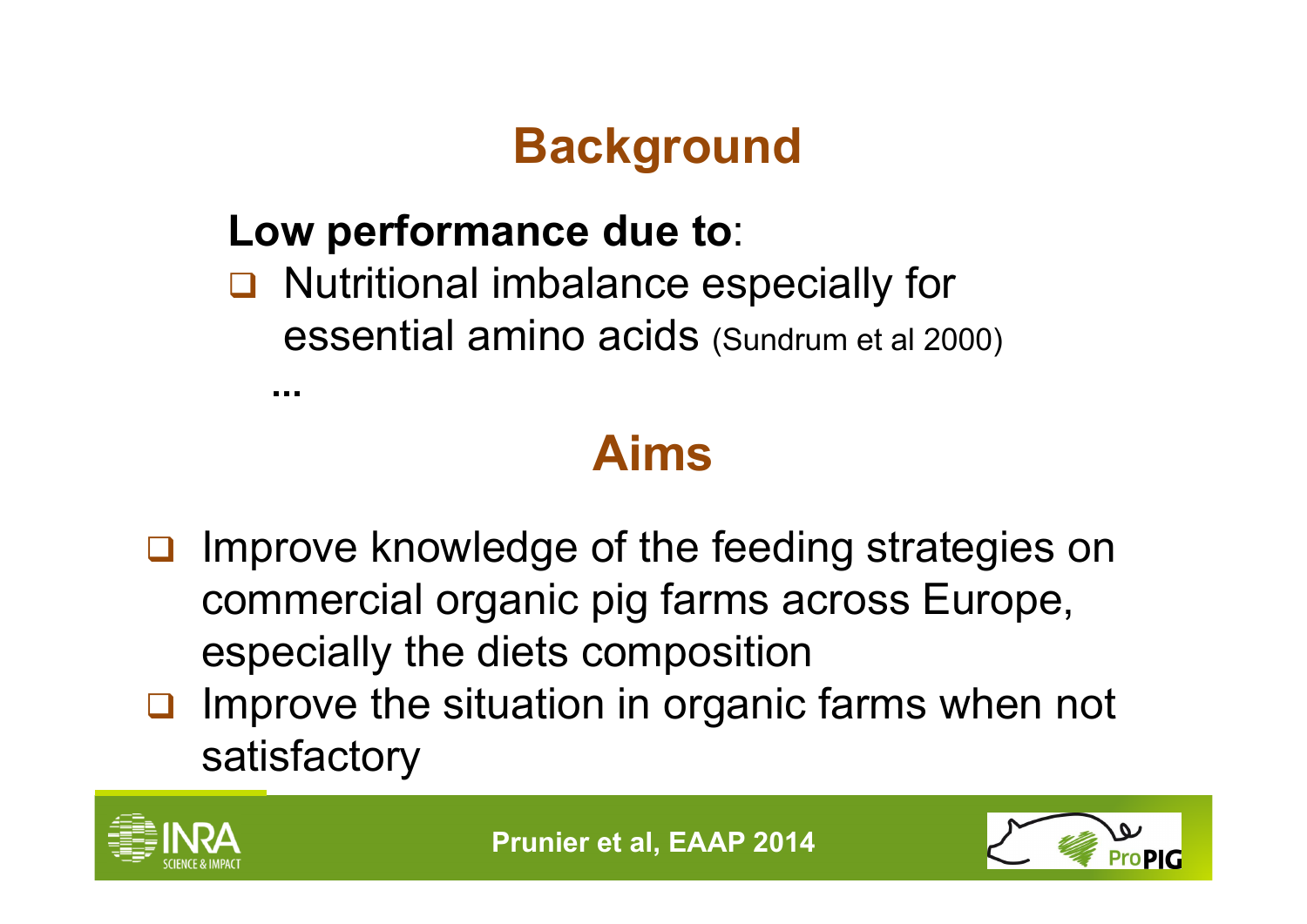### **Material and methods**

- **□** Data collection in 75 commercial farms in 2012 within the Propig project
- $\Box$  Interview with farm managers on feed practices: number and composition of the diets, quantity of feed… (72 farms)
- $\Box$  Calculation of the nutrient content from the feed composition of each diet using Evapig® (48-53 diets according to the age of pigs)



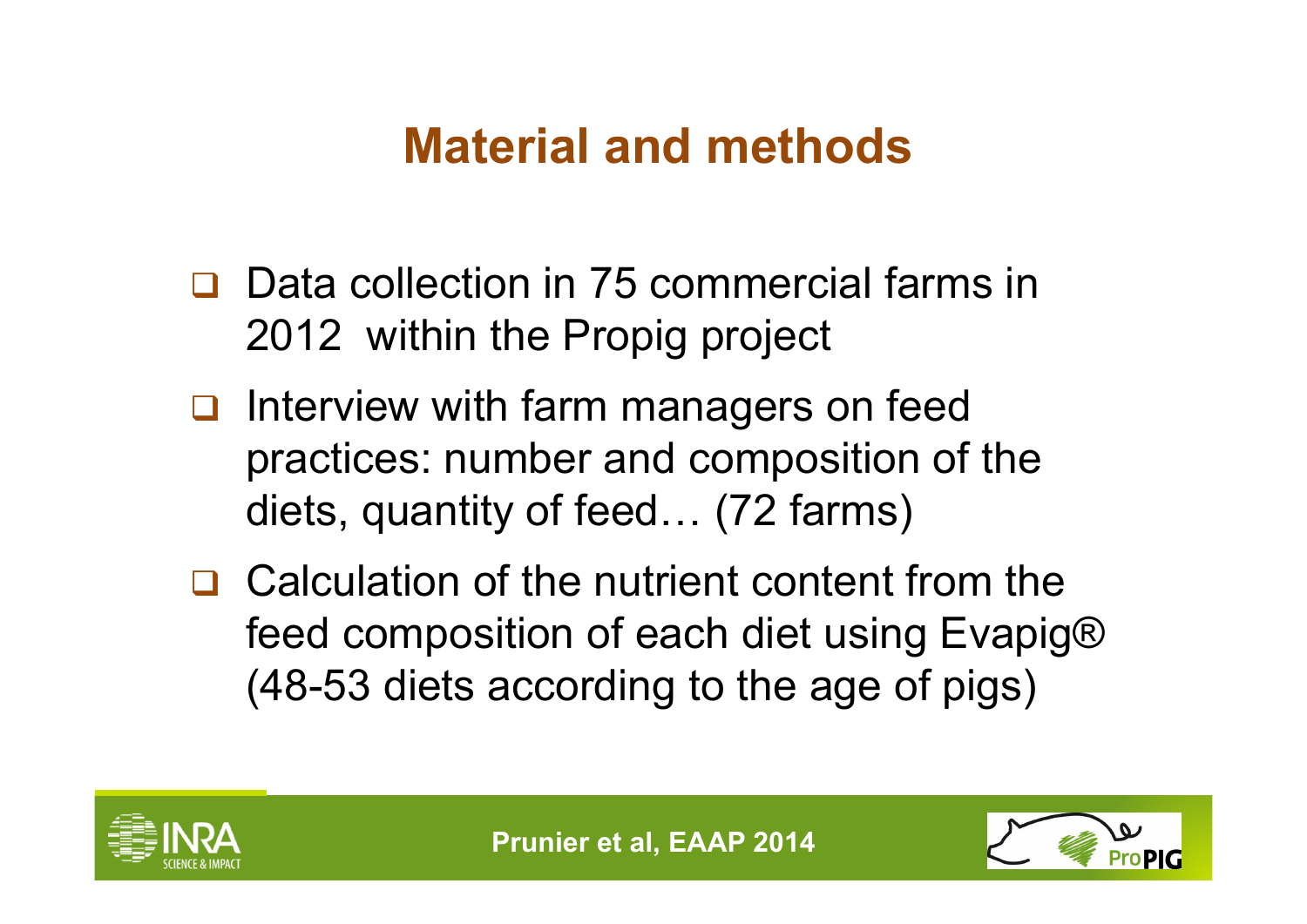## **Characteristics of the farm sample for feed evaluation**

|         | <b>Birth to</b><br><b>Finish</b> | <b>Finishing</b> | Birth +<br>Weaning | <b>Birth</b> | Weaning<br><b>Finishing</b> |              |
|---------|----------------------------------|------------------|--------------------|--------------|-----------------------------|--------------|
|         | <b>BtF</b>                       | F                | <b>BW</b>          | B            | <b>WF</b>                   | <b>Total</b> |
| n farms | 52                               | 12               | 6                  |              |                             | 72           |
| % farms | 72.2                             | 16.7             | 8.3                | 1.4          | 1.4                         | 100          |

Last 3 categories grouped in one: "Other"



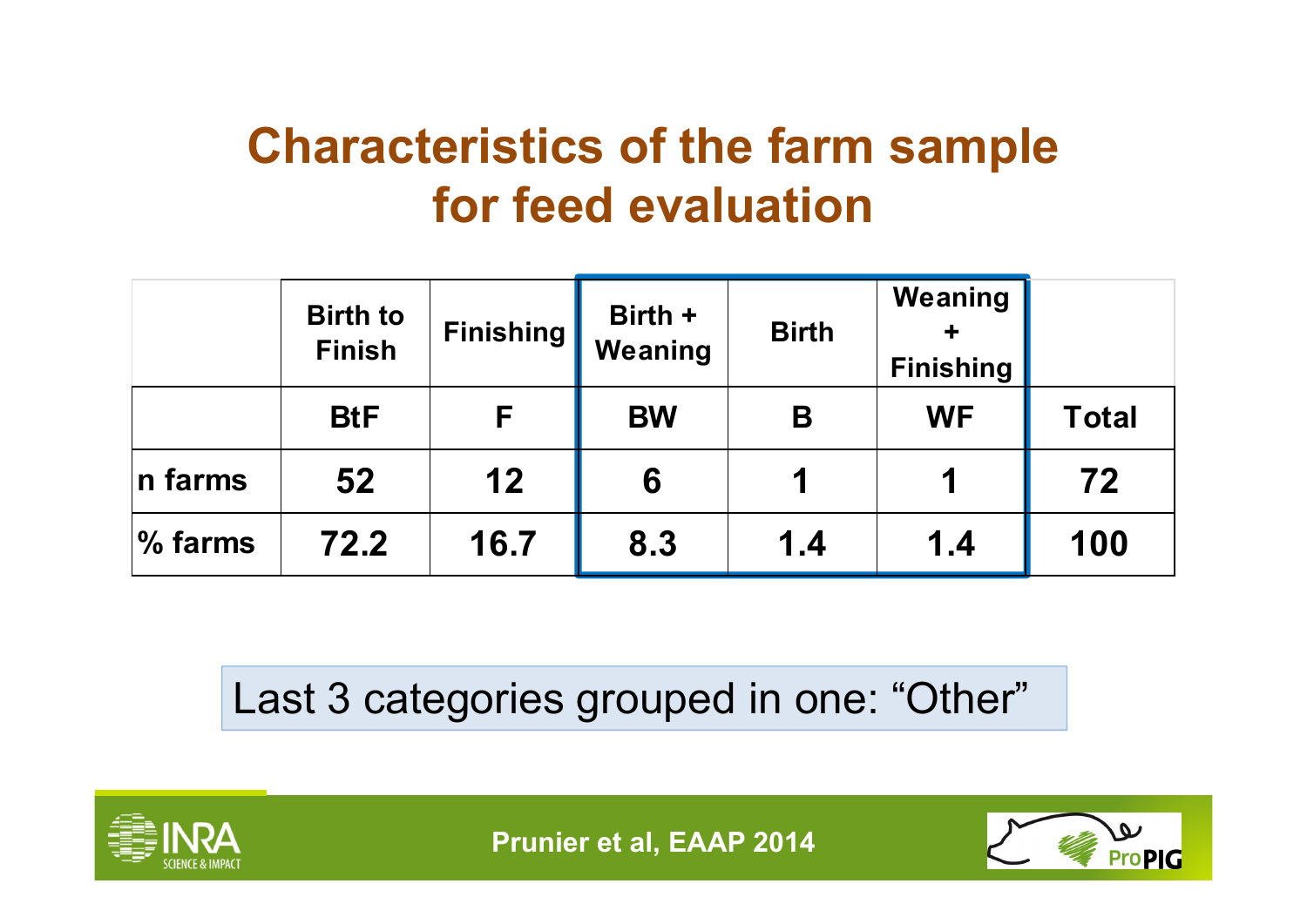## **Number of farms per category & country**

|                       | <b>Type of farms</b> |               |                |               |
|-----------------------|----------------------|---------------|----------------|---------------|
|                       | <b>BtF</b>           | F             |                | Other   Total |
| Austria               | 10                   | $\mathcal{S}$ | $\mathcal{S}$  | 16            |
| <b>Germany</b>        | 9                    | 4             | $\overline{2}$ | 15            |
| <b>Denmark</b>        | 10                   | O             | O              | 10            |
| <b>Switzerland</b>    | 4                    | 3             | $\overline{2}$ | 9             |
| <b>Italy</b>          | 7                    | 1             |                | 9             |
| <b>UK</b>             | 7                    | 1             | O              | 8             |
| <b>France</b>         | 4                    |               | ( )            |               |
| <b>Czech Republic</b> | 1                    |               |                |               |

Essentially northern/central Europe



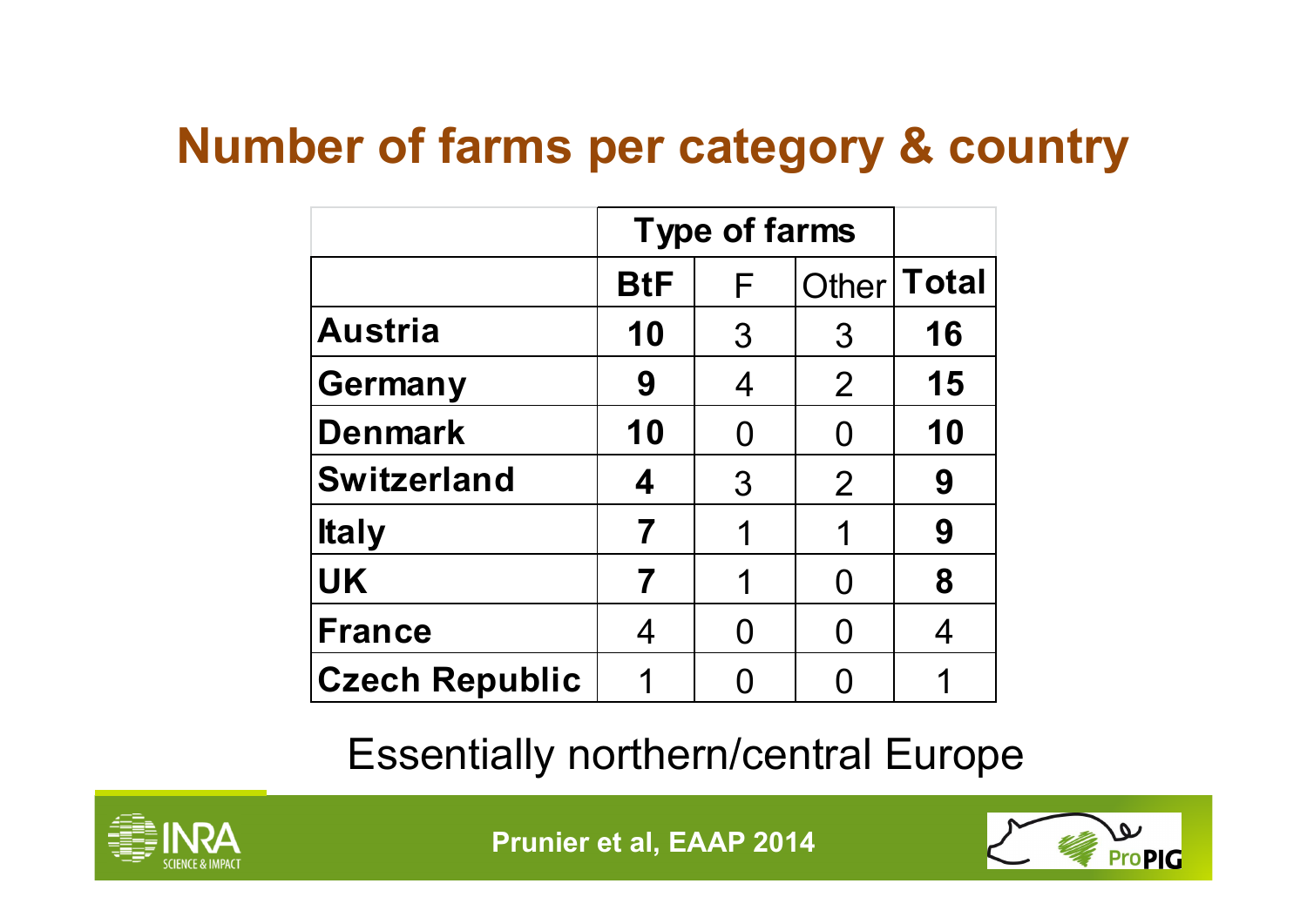### **Main results**

Number of diets in Birth-to-Finish farms (52 farms)



Few farms have a unique diet for all stages (8%) A majority of farms have > 3 diets and nearly half 5 or 6 diets



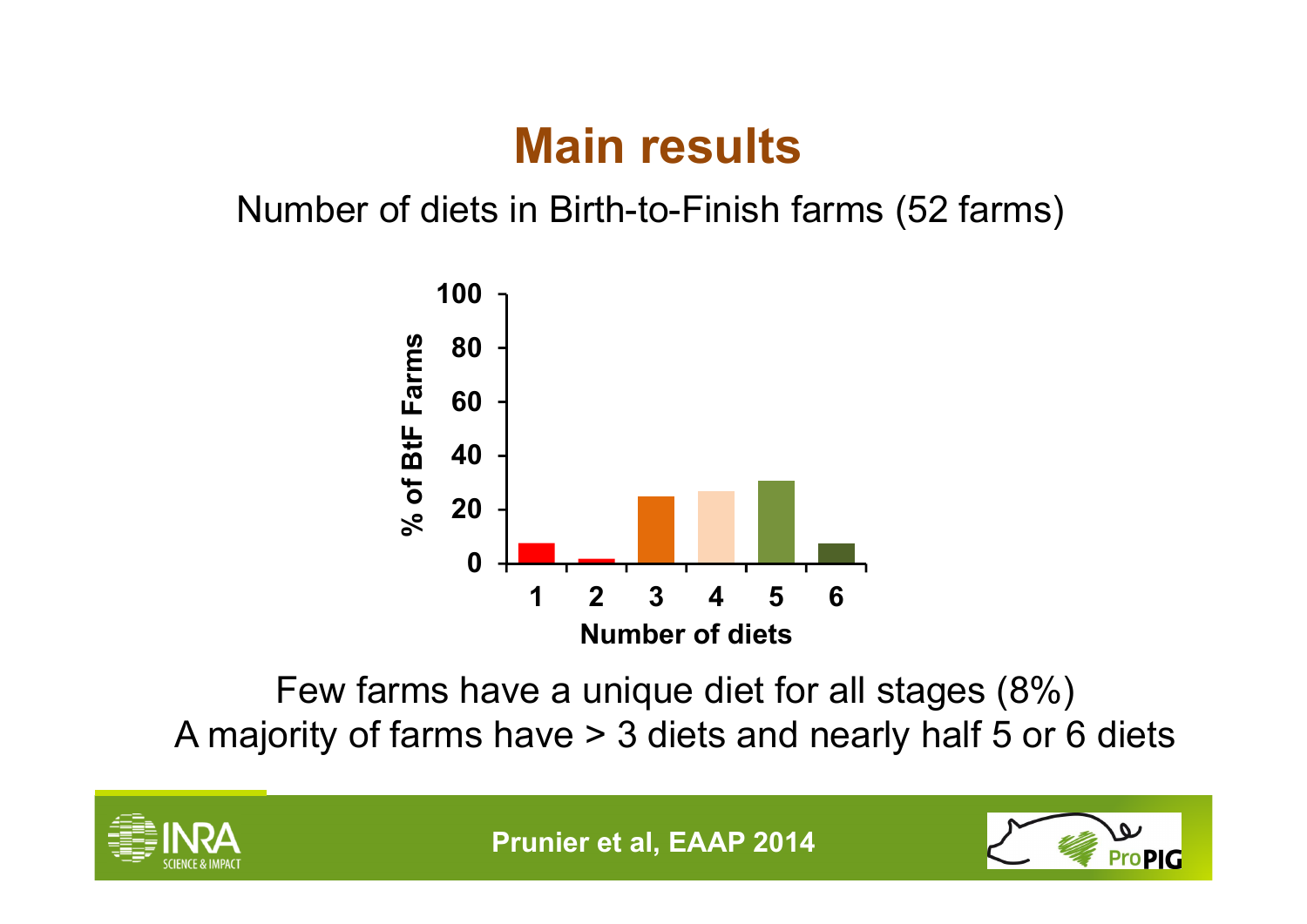## **Main results**

Number of diets for sows (59 farms)



A majority of farms have 2 diets for Lactating and Gestating sows (59%)



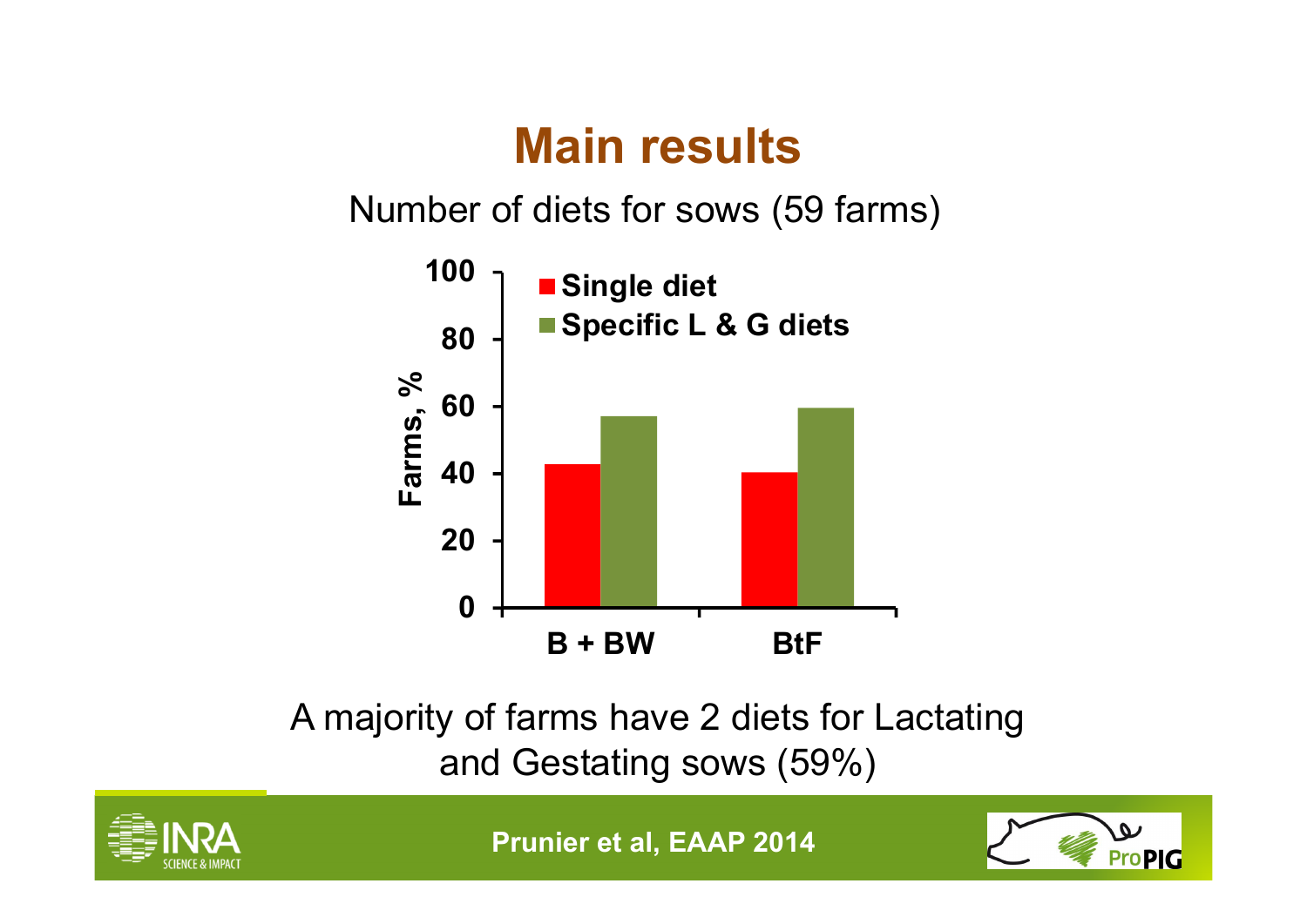### **Main results**

Number of diets for fatteners (65 farms)



F farms differentiate better diets for fatteners Overall, 49% of farms have 2 or 3 diets for fatteners



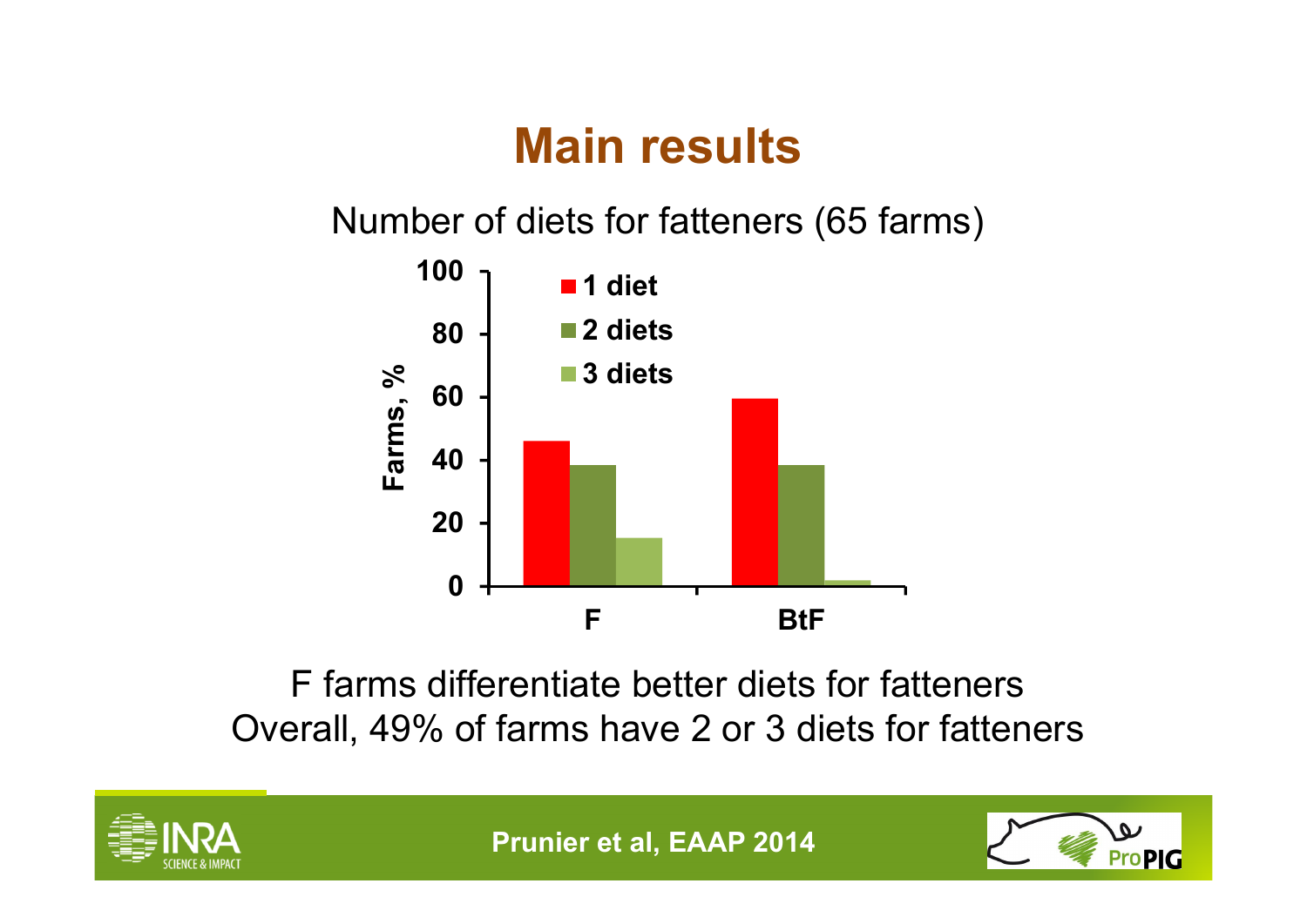# **Main results (preliminary)**





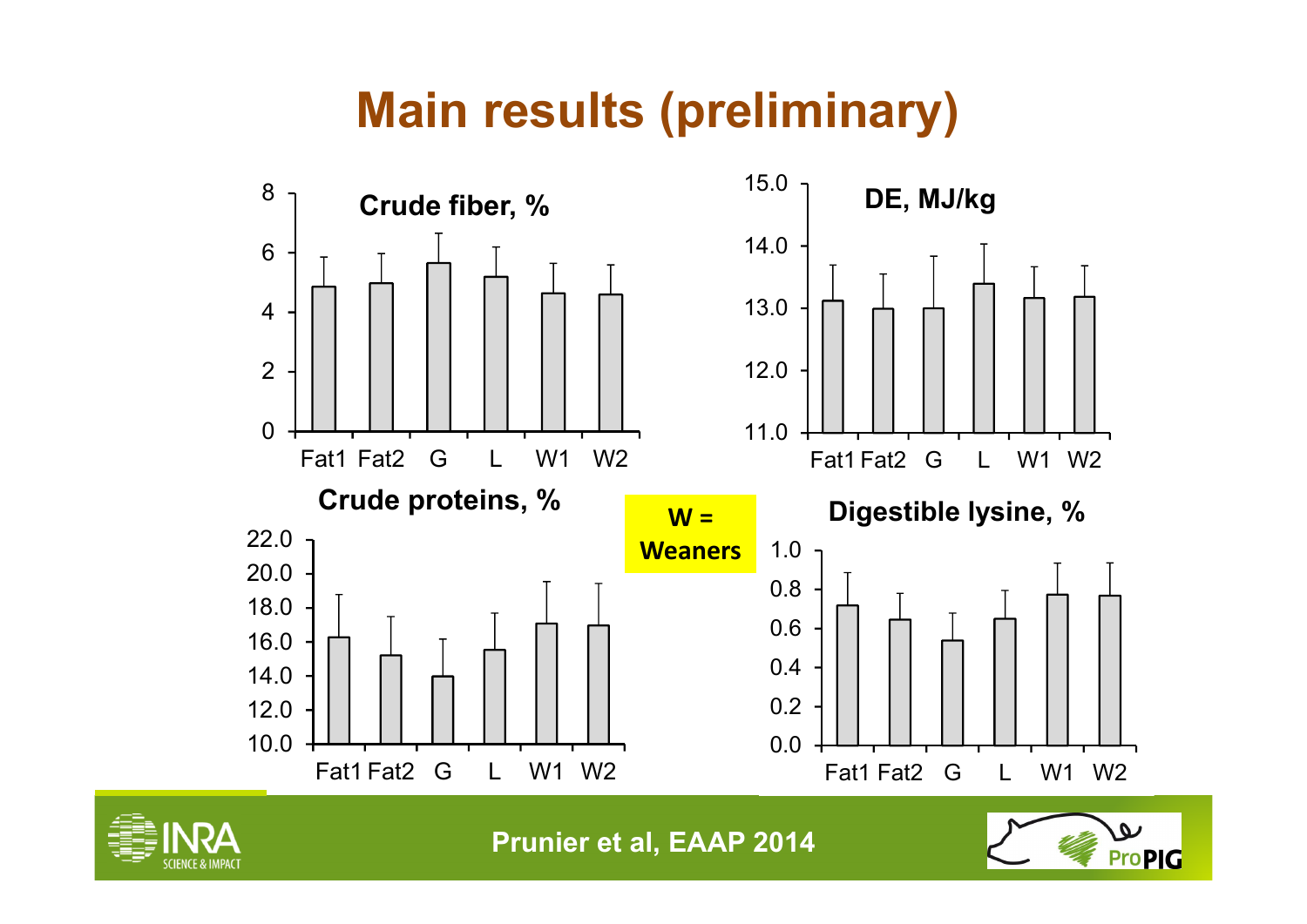# **Main results (preliminary)**

Diet classification according to recommendations for conventional growing pigs (IFIP, 2013). For each nutrient, the diet was considered correct if it contained 90 to 110% of the recommended value, otherwise deficit (<) or excess (>)



- $\Box$ Crude Proteins: "excess" probably to "secure" intake in essential AAs
- $\Box$ Digestible Energy: OK
- $\Box$ Digestible lysine: a third of farms with deficit





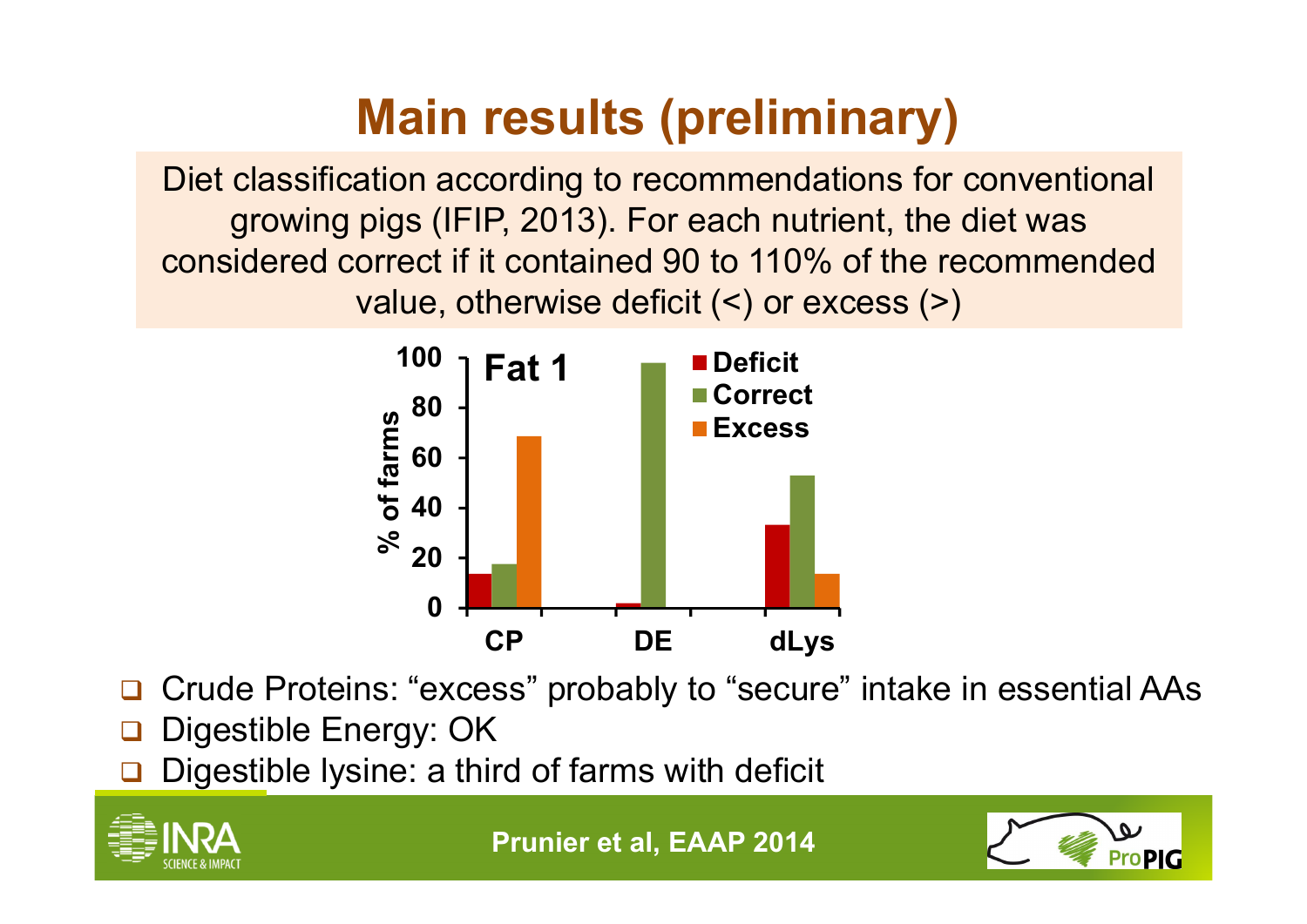## **Main results (preliminary)**

Diet classification with recommendations for Fat 2



**□** Similar conclusion as for fat 1



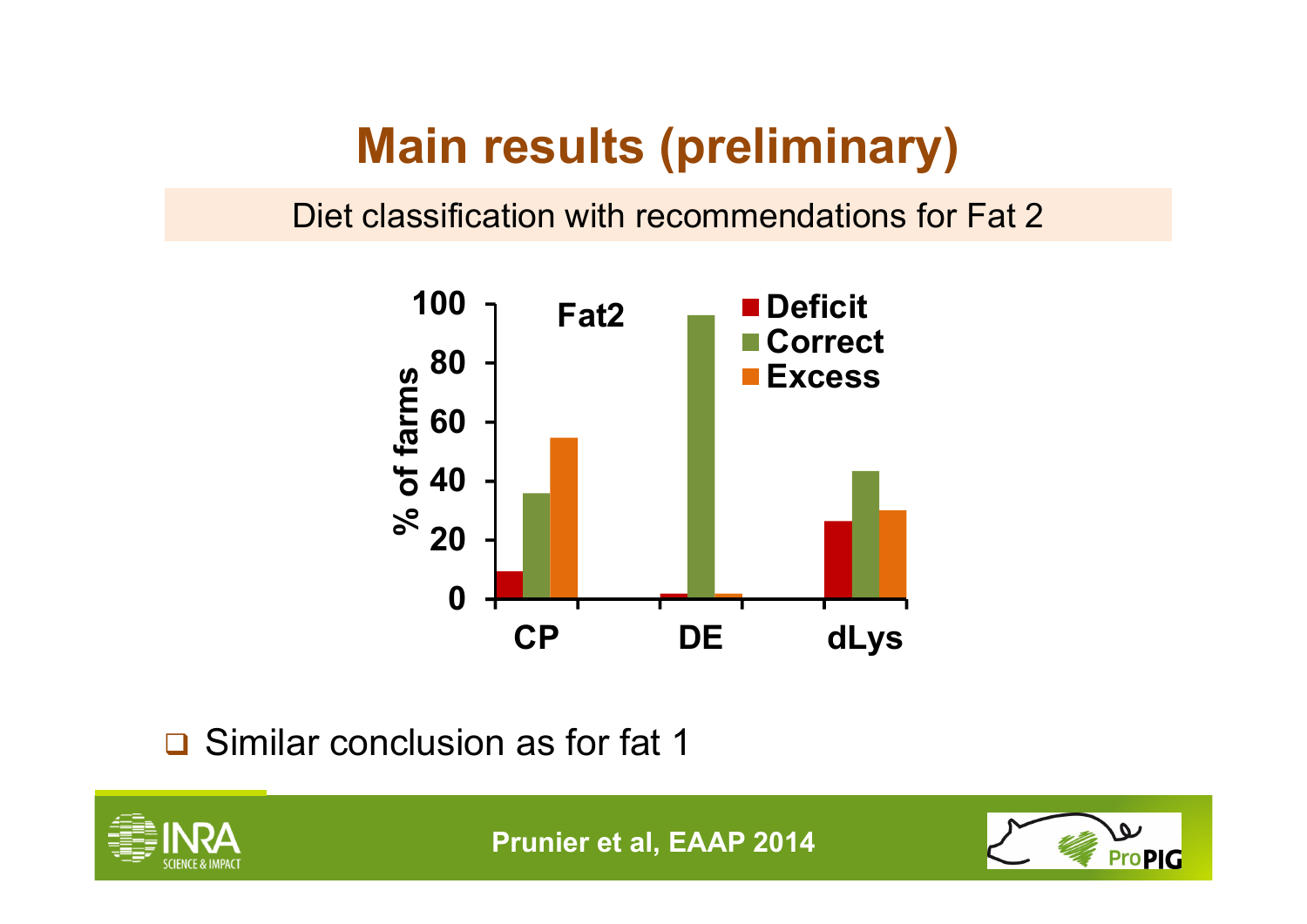#### **The work will continue**

**□ Classify all diets with more characteristics** 

- **□ Relate results to animal's performance,** animal based indicators (e.g. Body Condition Score) and environmental balance
- **□ Relate results to feed analysis when** available



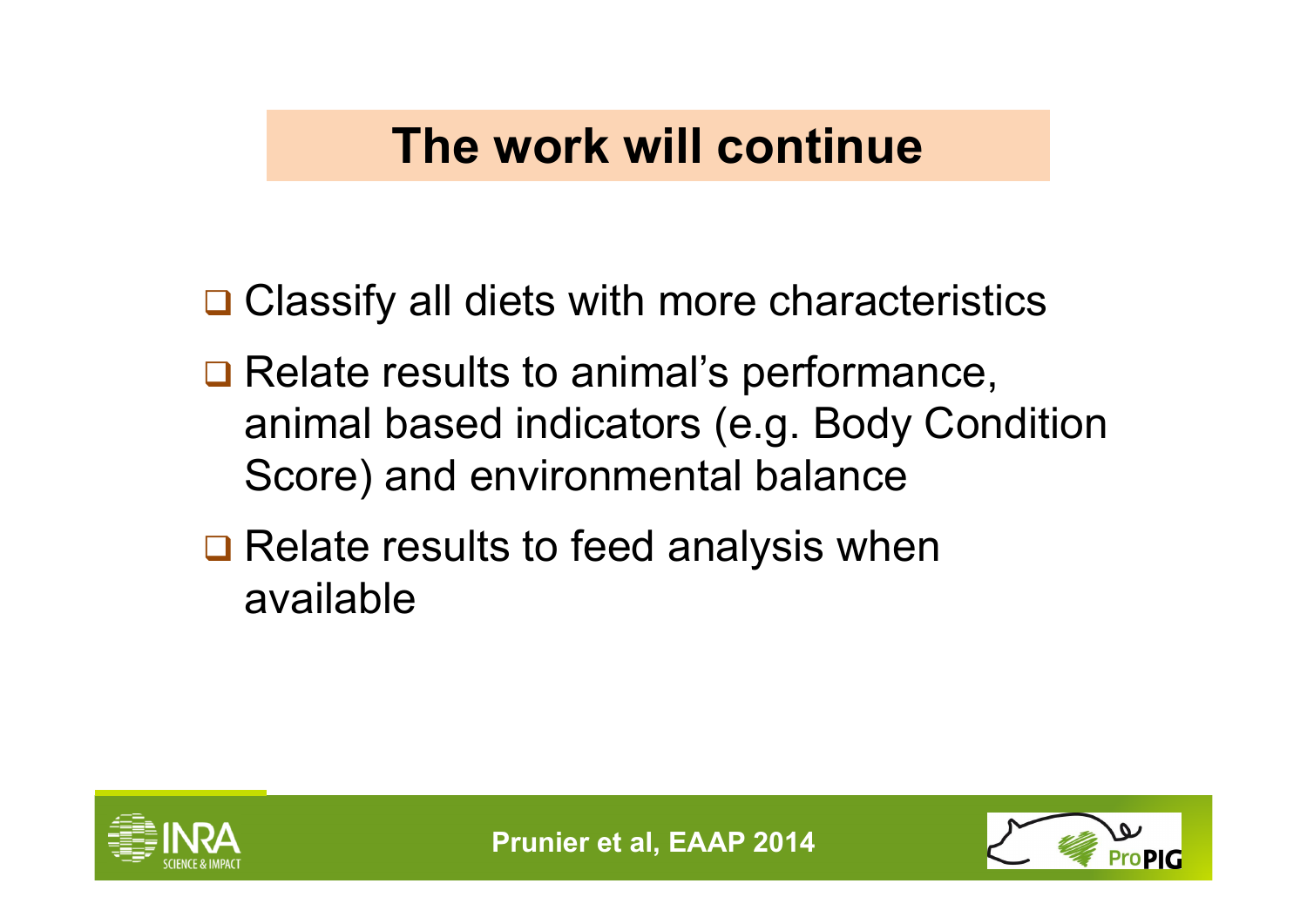#### **Main conclusions**

#### **Situation should be improved, main solutions are:**

- $\Box$ Specific diets for the various stages
- $\Box$ Formulate better the diets according to the animals' needs
- $\Box$  Use the experience of existing organic farms that show that fulfilling animals needs is possible under organic constraints

#### **BUT problems exist:**

- $\Box$  Place and equipment for storing several types of diets are often lacking
- $\Box$  Low availability and high prices of organic ingredients rich in essential amino acids (lysine, tryptophan…)